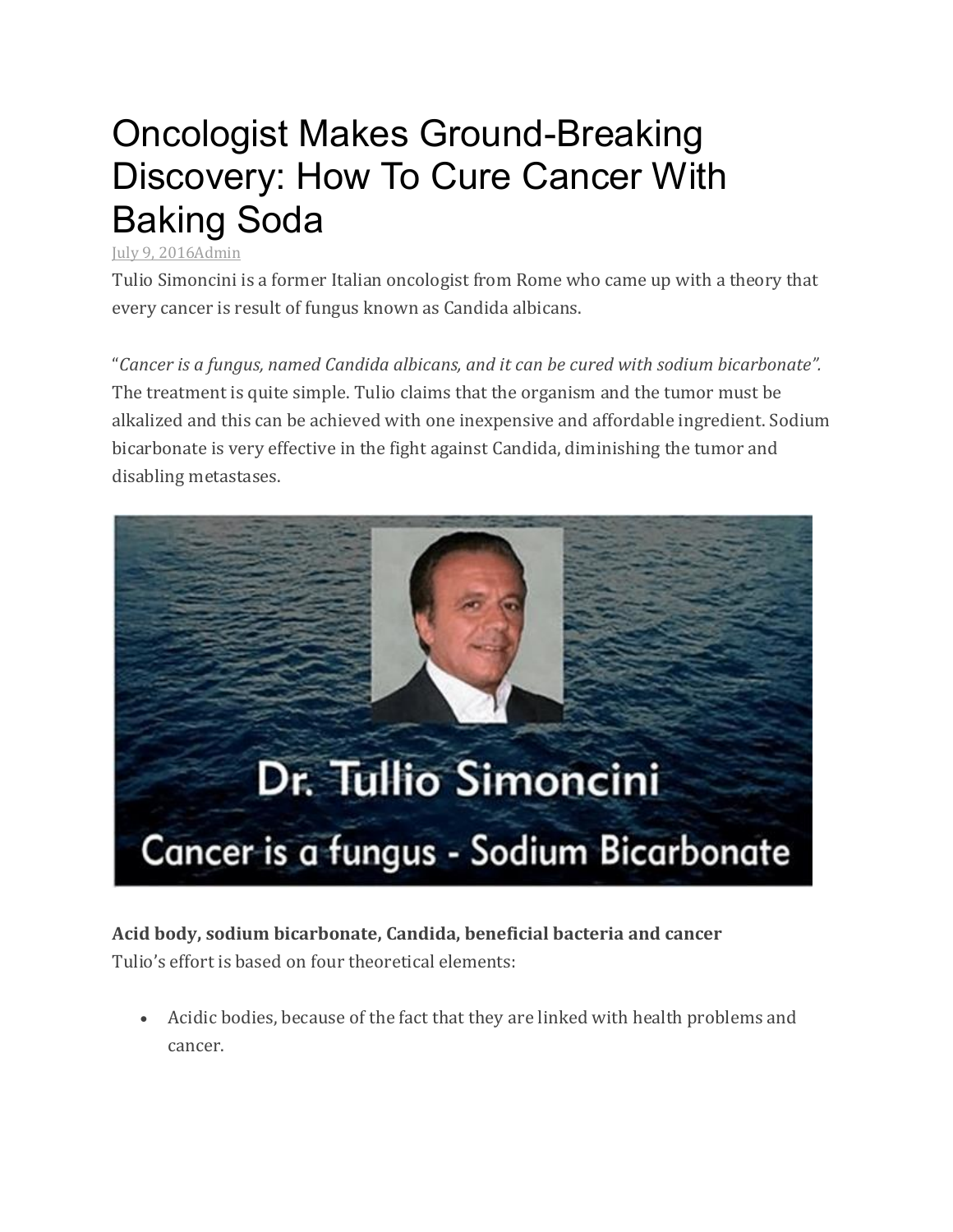- Alkalize your body with sodium bicarbonate, since it has been used as antacid which is ingestion assistance in numerous preparations. It is very cheap and you can find a small pot of this ingredient for around \$2 per pound in the grocery stores.
- Your intestines are habitat for beneficial bacteria which direct 85% of your immunoreactions, to release anti-cancer vitamins such as biotin, B-12, folic acid and vitamin K from your foods and even to create a compound named sodium butyrate which makes the cancer cells to destroy themselves. Beneficial bacteria's function is disturbed when the acidity of the gut raises.
- The beneficial bacteria is the first line of defense. While sleeping, the beneficial bacteria digest the microbes, fungus and yeasts you have consumed during the day. In fact, the ideal food for beneficial bacteria is the yeast or fungus, Candida albicans.**Candida and cancer**

Candida is anaerobe and it requires oxygen in order to produce energy. When Candida is in the bloodstream it colonizes particular area in the organism and lowers the oxygen levels in that area significantly. The local cells don't die, instead they change their energy generation from an oxygen-based system to one that doesn't use oxygen.

Cancer cells do not require oxygen in order to produce their own energy from the food molecules, so they use this system. Actually, Otto Warburg won a Nobel Prize back in 1931 for explaining the world this characteristic of the cancer cells and that oxygen is their true enemy!

Candida Albicans is able to excape the intestine and move around the organism through the bloodstream. You can eliminate the yeast from the bloodstream with oregano oil and cinnamon. 25% of type-2 Diabetics improved their condition after taking cinnamon.

This is because the fungus stays on the external linings of cells, disabling the vital receptor sites- in case of diabetes the insulin receptor sites are affected.

In addition, Candida also creates waste product similar to sugar, so patients with increased blood sugar levels are more vulnerable to cancer without too much chances for survival.